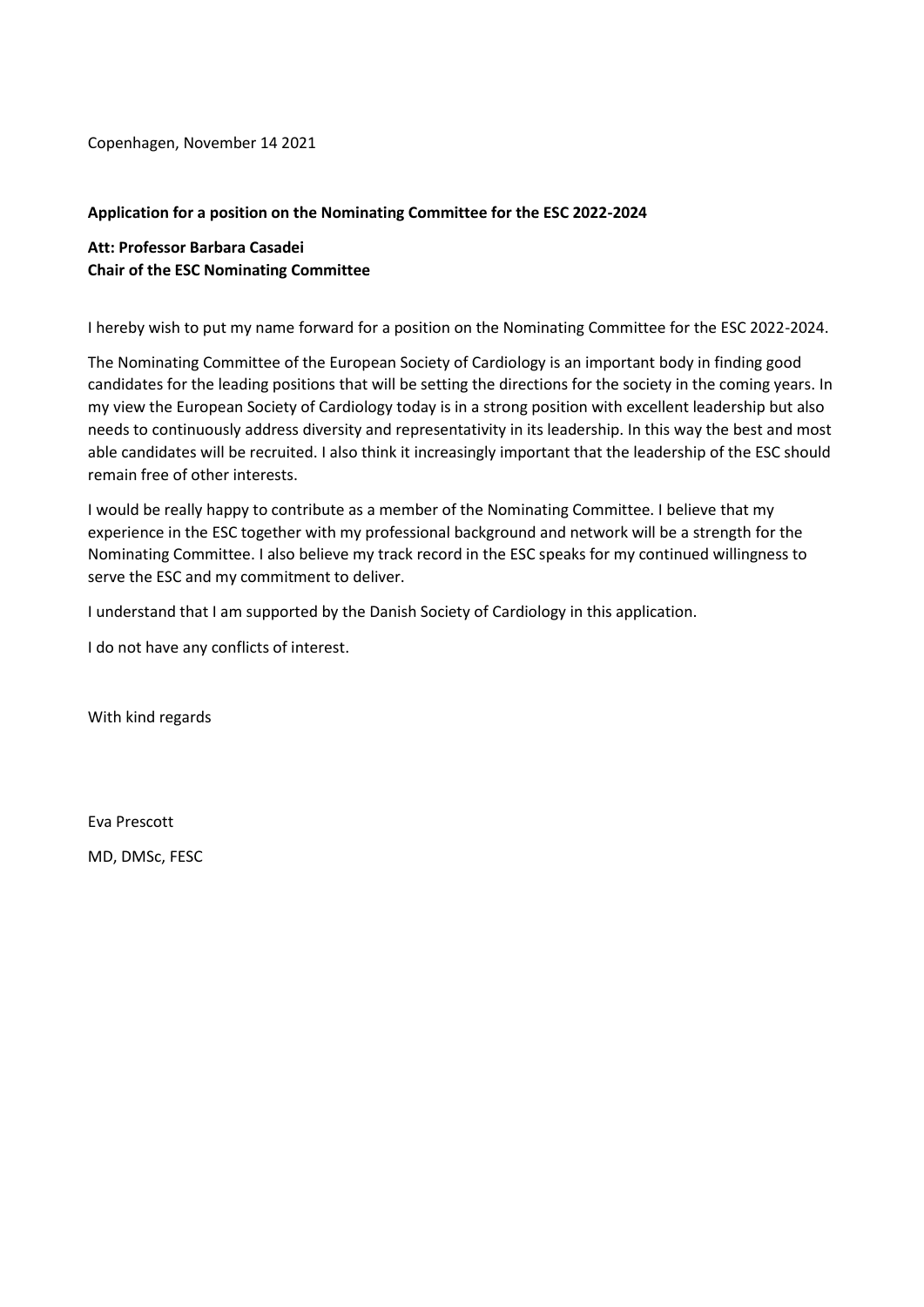## **Curriculum Vitae Eva Prescott**

Professor of Cardiology, Head of Centre for Cardiovascular Research, Department of Cardiology, Bispebjerg University Hospital DOB 4.9.1961, e-mail: Epre0004@regionh.dk

## **Education**

1990 MD, University of Copenhagen, 2000 DMSc, University of Copenhagen. Specialized in Internal Medicine and Cardiology

## **Appointments**

2007 Chief physician dept Cardiology, Bispebjerg University Hospital 2009 Professor of Cardiology, University of Copenhagen

## **Research profile and leadership experience**

My main research interests are: Prevention of coronary artery disease with a focus on risk factors including socioeconomic and psychosocial precursors, risk prediction models, diagnostics and management of stable coronary artery disease and coronary microvascular dysfunction. I have addressed these topics through population and registry studies, clinical studies and several randomized trials.

# **International collaboration and positions of trust**

I have participated in several international trials as part of the steering committee, including the SMARTEX-HF trial and the ongoing Horizon2020 sponsored EU-CaRE study. I am part of the steering committee for the Copenhagen City Heart Study and member of the Advisory Board for the Swedish SCAPIS study. I have extensive international collaboration. Through my work in the ESC over more than 10 years, including in development of clinical guidelines I have developed a strong international network. Member of the Danish Research Council since 2015.

## **Contribution to the following European Society of Cardiology Activities**

- Chair of the working group of Prevention, Epidemiology and Public Health under the EAPC
- Member of the DOI Task Force of the ESC
- Member of the EORP oversight Committee
- Member of the CPC for Europrevent
- Member of the CPC for the ESC congress
- Member of the Task Force for the following Guidelines:
	- o 2012 European guidelines on cardiovascular disease prevention in clinical practice
	- o 2013 ESC guidelines on the management of stable coronary artery disease
	- o 2016 European Guidelines on cardiovascular disease prevention in clinical practice
	- o 2017 ESC Guidelines for the management of acute myocardial infarction in patients presenting with ST-segment elevation
	- o 2019 ESC Guidelines for the diagnosis and management of chronic coronary syndromes
	- o 2020 ESC Guidelines on Sports Cardiology and Exercise in Patients with Cardiovascular Disease
- Member of the CPG committee
- Speaker at the highlight session ESC congress 2017-2019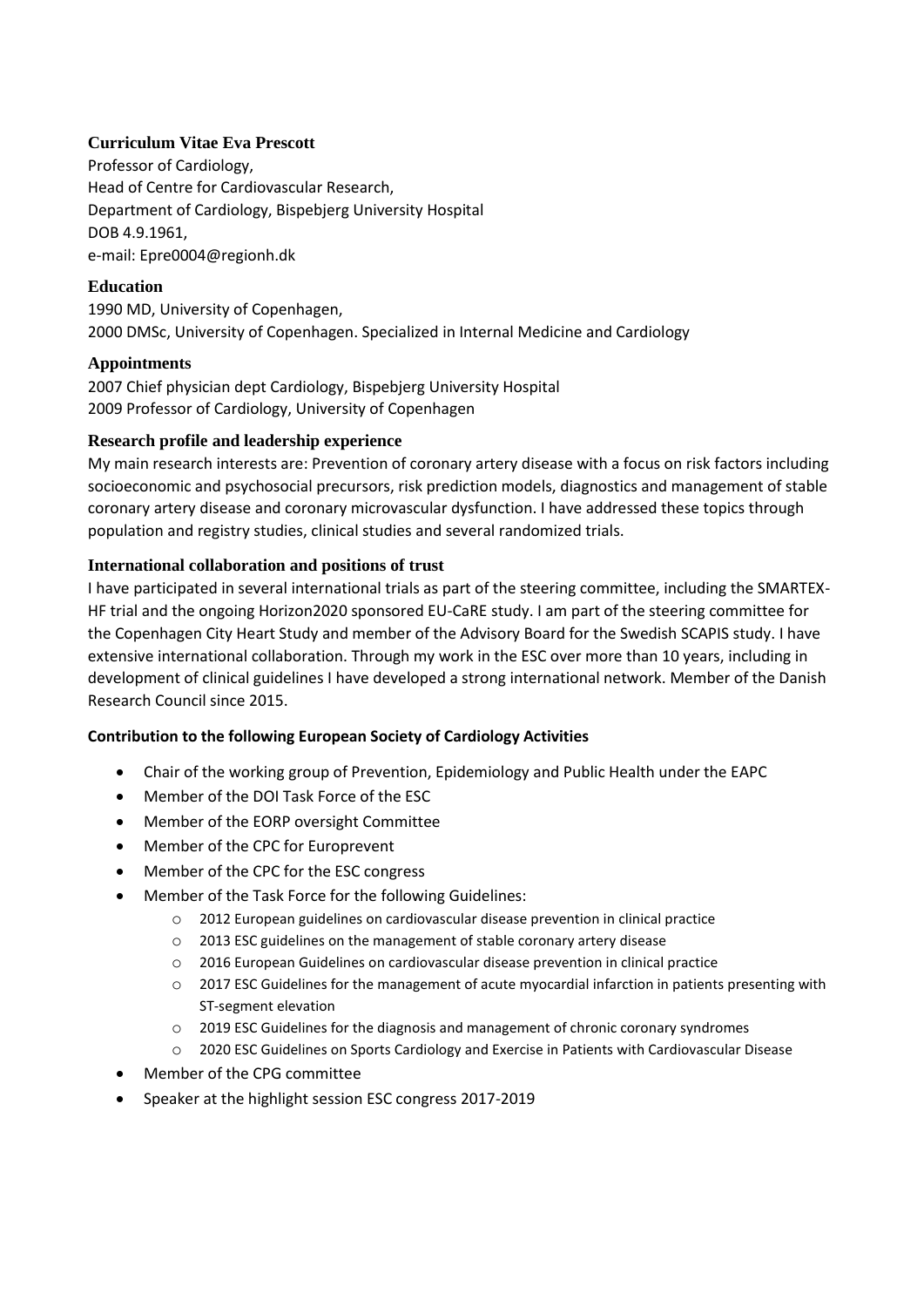### **Leadership and grants**

Supervision of 24 completed and 6 ongoing phd studies and 19 completed, 2 ongoing master graduates. Reviewer of 29 national and international PhD theses, 3 doctoral theses and 7 professorships.

Total funding >12 mio EU, including Horizon2020 (co-PI, 6 mio EU).

PI of the following concluded and ongoing clinical trials, all ongoing (o) or published (p): MAINTAIN, RCT of maintenance of exercise training in Chronic Heart Failure (p), HOME-BASE, RCT comparing centre based training with home-based training in elderly patients with CHD (p): HTX, RCT comparing high intensity interval exercise training with usual care and with moderate training in heart transplant recipients (p): SMARTEX-HF, International multicentre RCT comparing interval training, moderate training and control in chronic Heart Failure. Member of the international steering committee (p): CUT-IT, RCT comparing intensive training with intensive diet in obese patients with CHD (p): iPOWER, National multicentre study of microvascular disease in women. Includes several RCTs, multiple results published (p): CORA, RCT of comprehensive risk factor intervention with UC among women with angina and microvascular dysfunction (o): ACIM, RCT of ACE-inhibition in women with angina, microvascular dysfunction and no hypertension (p): GAP, RCT comparing weight loss through GLP1R agonist in overweight women with angina and microvascular dysfunction (p): EGOFIP, RCT of the GLP1 analogue liraglutide on coronary microvascular function in patients with type 2 diabetes (p): ESTIMATE, RCT (crossover) of SGLT2 inhibition on coronary microvascular function in patients with type 2 diabetes (o):EU-CaRE, Horizon 2020 funded study of cardiac rehabilitation in 8 European Countries and a RCT of tele-rehabilitation in the elderly. Leader of the main WP (p):DANBLOCK, PI of this national Danish trial of betablocker treatment after myocardial. 3750 patients will be randomized over 2 years. Funded by the Danish Heart Foundation and NovoNordiskFonden (o):FILTERSCAD, Multicenter RCT of the cost-effectiveness and safety of adding the CADScor®System as a rule-out test in patients referred with symptoms suggestive of stable coronary artery disease (o).

#### **Academic awards and honours -selected**

Grosserer Johan Quentin og Hustru's forskningshæderspris, 2006, The Danish Society of Cardiology Scientific Research Award, 2011, Member of the Danish Council for Independent Research, 2016-, Highlights session speaker at ESC congress 2017-19 (congress with approx. 35000 attendees). Impact award 2019 and Senior researcher of the year 2020, Bispebjerg University Hospital

## **Other scientific qualifications - selected**

Member of the conference program committee for The ESC since 2012, since 2016 as topic coordinator. Chair of the section on Prevention, Epidemiology and Population Science under EAPCR (2014-16). Co-writer of the following guidelines: Cardiovascular Prevention 2011 and 2015, Management of Stable Coronary Artery Disease (2014 and 2019), Management of ST elevation myocardial infarction (2017) and Sportscardiology and exercise, 2020. Member of the editorial board for the European Heart Journal (IF 24) (2018-), the ethical committee for the ESC (2019-), the oversight committee for the EURObservational research program (2020-22) and co-chair of the ESC Clinical Practice Guidelines Committee (2020-22).

#### **Publications**

380 publications with peer review, H-index WOS 58, Google Scholar 77. Total citations 216622, avg citations 74. 37 (12%) first authorships, 92 (30%) last authorships.

Contribution to 6 textbooks, including ESC Cardiology Textbook and Braunwald textbook on Cardiology